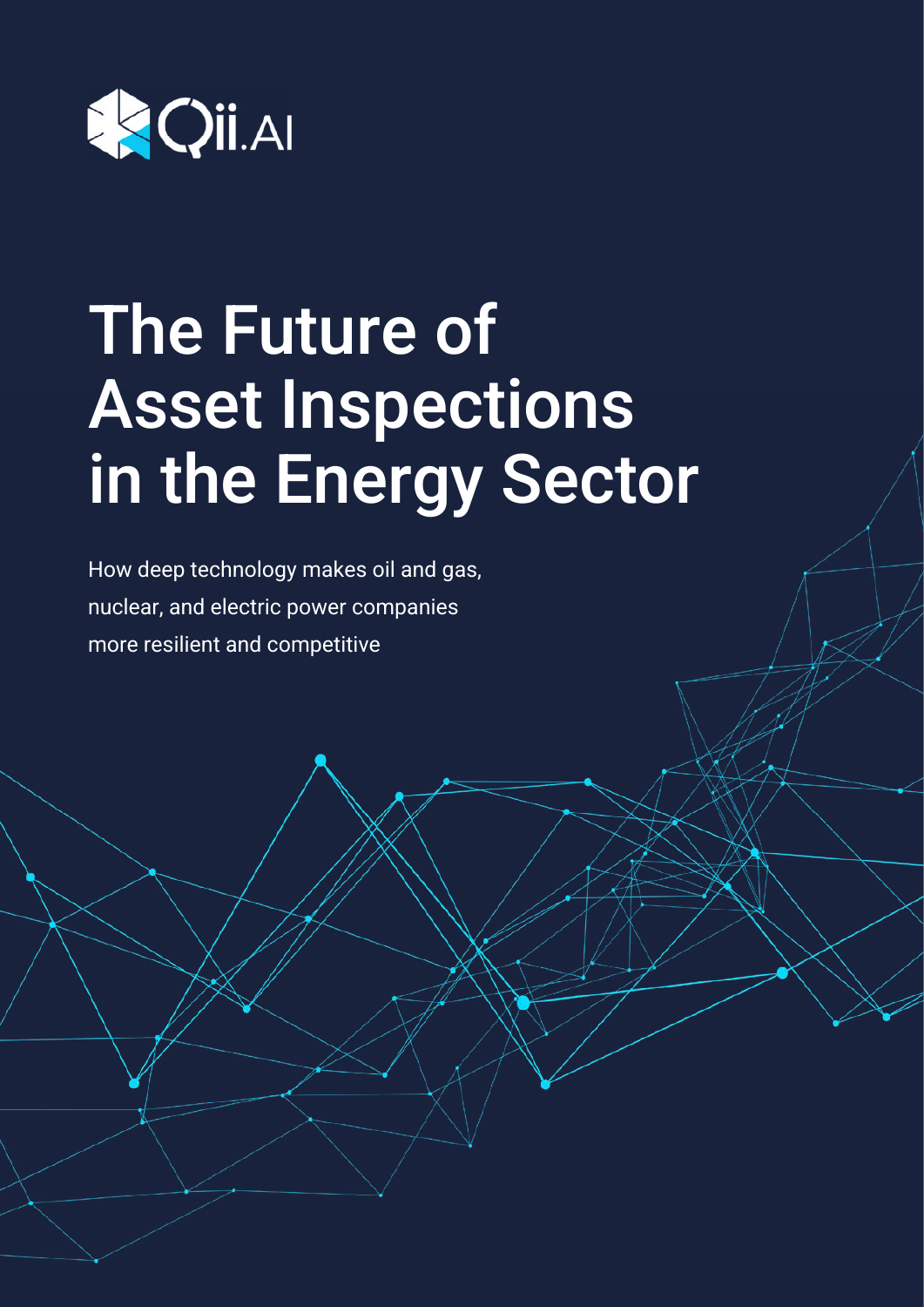# Table of contents

| Background:                                                          |
|----------------------------------------------------------------------|
|                                                                      |
| The challenge:                                                       |
| Why it's challenging to manage and analyze drone inspection data  05 |
| The technologies:                                                    |
| Make your inspections faster, safer, and more efficient with deep    |
|                                                                      |
|                                                                      |
|                                                                      |
|                                                                      |
| Our solution:                                                        |
| Improve how you manage, analyze, and collaborate around drone        |
|                                                                      |

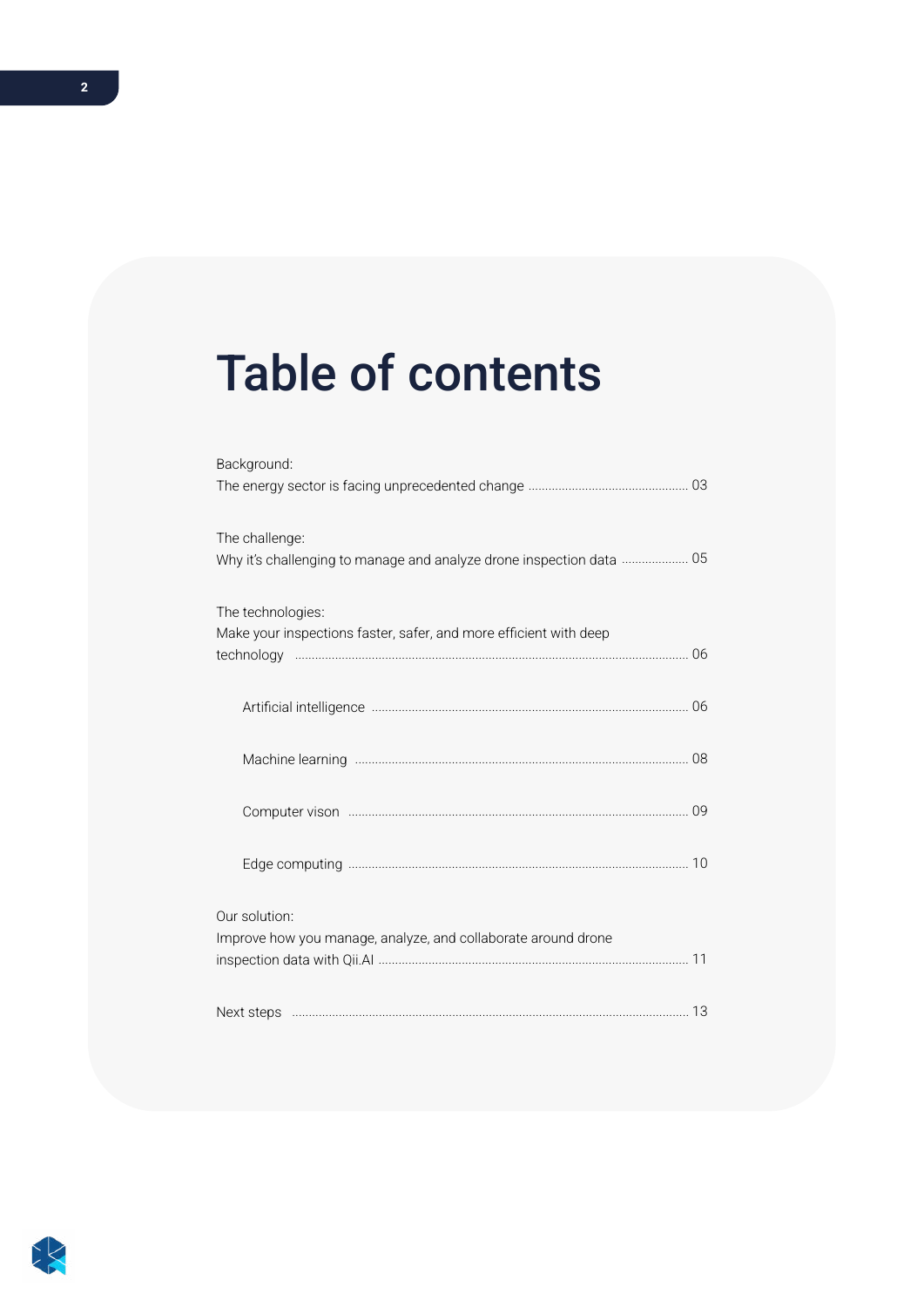<span id="page-2-0"></span>

### **BACKGROUND**

## The energy sector is facing unprecedented change.

Drivers such as COVID-19, climate change, and increased competition are pushing the energy sector towards digital transformation.

"Historically, the energy sector has been slow to adopt new technologies," said Jose Soliz, host of the [Energy ScaleUps Podcast.](https://oggn.com/podcasts/energy-scaleups/)

"Since implementing technology is often expensive, time-consuming, and not always successful—especially when not done properly—the industry took an 'if it ain't broke, don't fix it' approach. But COVID-19 and the climate crisis have shown that we need to act now. Transformation is key to staying competitive and reducing emissions."

Oil and gas, nuclear, and electric power companies are fast-tracking their transformation efforts by optimizing their asset maintenance strategies. New, deep technology provides real-time insights into equipment and can address the following challenges: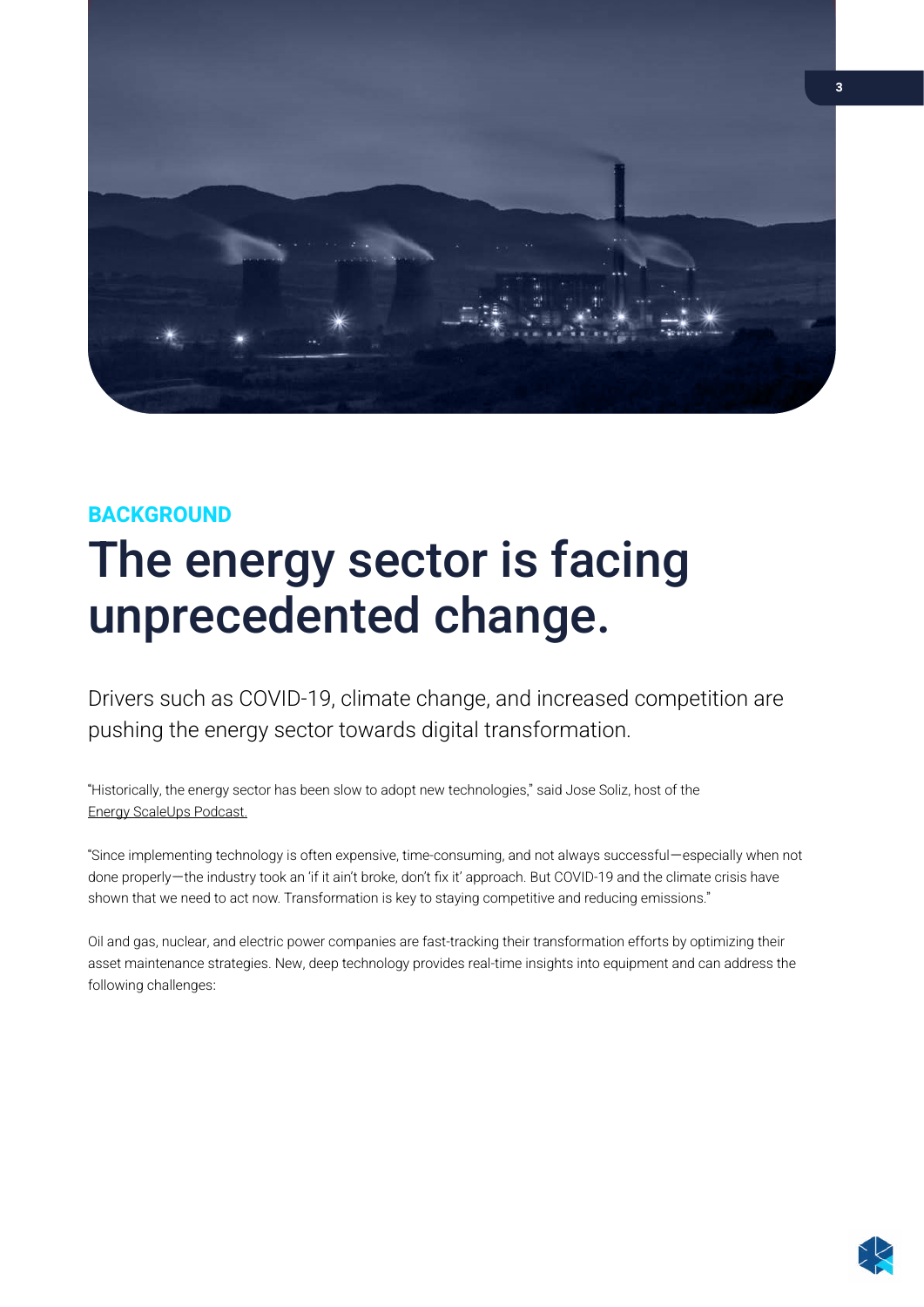

More frequent and severe climate events that can knock out equipment, leading to costly outages and liabilities. Collecting real-time data about assets helps you identify weak spots that may put your operations at risk.



#### Growing competition from new market

players. Making your operations more efficient can help you provide higher levels of service and win market share.



**Climate mandates** that drive the energy sector to reduce emissions. Optimizing legacy assets can lower your carbon footprint and your operations costs.



#### COVID-19 physical distancing

mandates. You must find a way to inspect assets and make decisions even when employees can't work together in person.

|   | $\mathbf{I}$ |
|---|--------------|
|   |              |
| I |              |

#### Increased regulatory and security mandates that put pressure on oil and gas, nuclear, and electric power companies to better monitor and report on

asset performance.

#### The great crew change.

As skilled employees retire, the energy sector must attract new employees or find a way to inspect assets with fewer people.

Another driver for transforming inspections is aging assets. Most electric power assets are nearing 70 years old and have far surpassed their expected lifespan of 50 years. Meanwhile, the average nuclear and fossil fuel asset is 35-50 years old. As equipment ages, it requires increased maintenance. Old assets are also prone to failures that can negatively impact your operations and the environment.

In addition to managing aging assets, the energy sector is bringing new equipment into the mix. Deloitte found that with the growth of renewables and distributed energy resources, the energy sector is managing 10 times more assets than it managed 20 years ago, and these assets will continue to grow. This mix leads to increased complexity, as equipment may have "electronic components with different life spans, depreciation rates, operating scenarios, and maintenance requirements."

Digital transformation in your inspection department is key to optimizing asset performance and staying competitive in a rapidly changing market.

New technologies such as real-time sensors and monitoring devices are creating a bottleneck of information that's just sitting there. The challenge is knowing how to use this data to drive business value.

99

Harold Queen President & CEO, Queen Consulting Services



<sup>1</sup> Deloitte, Digital utility asset management: Building the backbone of the energy transition, 2021 <sup>2</sup> Deloitte, [Digital utility asset management, building the backbone of the energy transition, 2021](https://www2.deloitte.com/us/en/insights/industry/power-and-utilities/digital-utility-asset-management.html)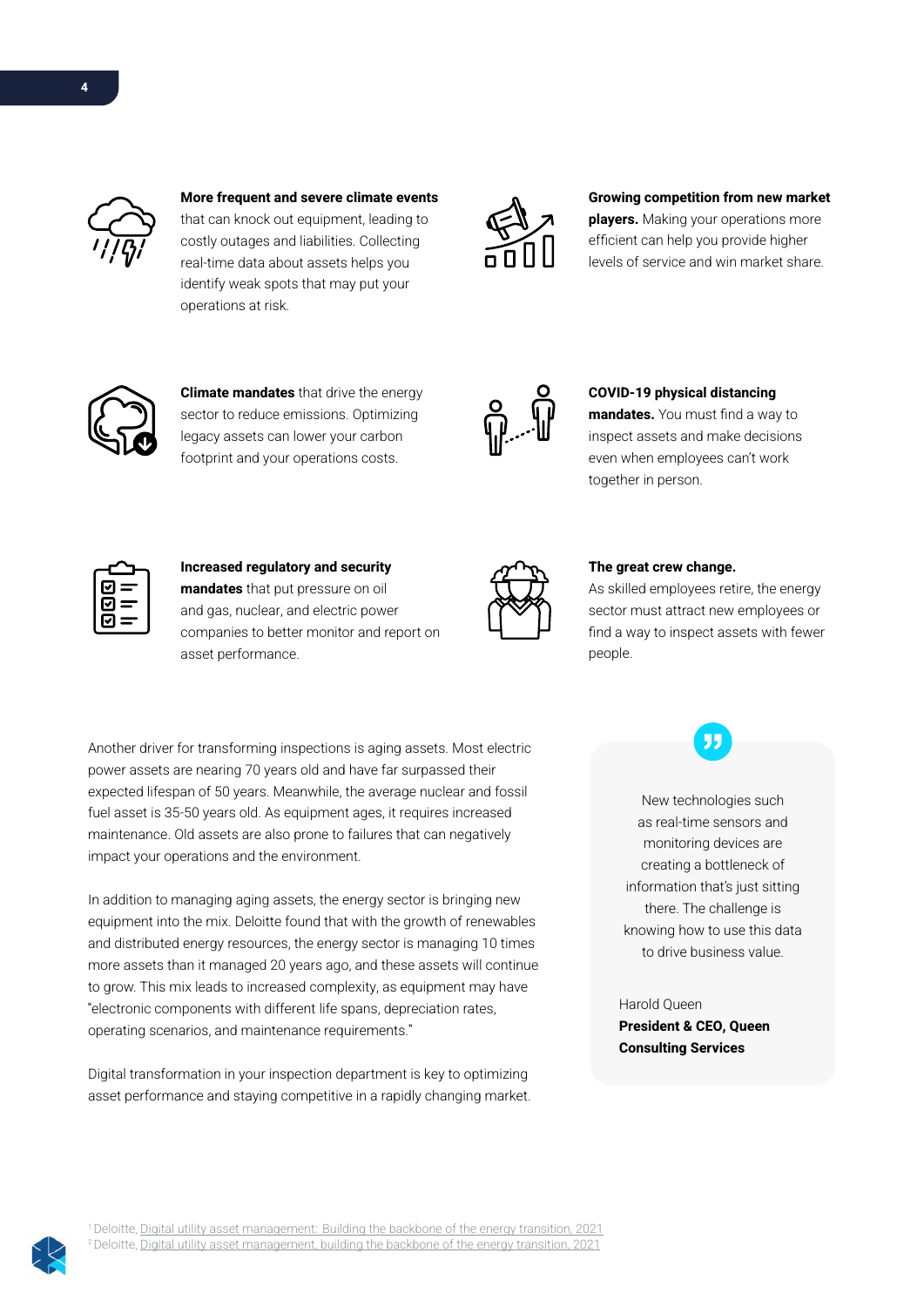### <span id="page-4-0"></span>THE CHALLENGE

# Why it's challenging to manage and analyze drone inspection data

Oil and gas, nuclear, and electric power companies face three key challenges when it comes to drawing accurate conclusions from inspection data:



### Challenge 1: Managing data

A single drone inspection can generate thousands of images. It's time-consuming, if not impossible, for small inspection teams to review all these images.

Organizing inspection data for easy sorting and analysis is also a challenge. Many inspection teams upload data to computer hard drives or file-sharing tools. While these systems offer storage, they aren't designed to organize gigabytes of inspection data and make it effective to use.



### Challenge 2: Collaborating around data

Asset inspection teams are dispersed and involve many stakeholders. Different people may use different platforms to share data, such as email and cloud collaboration tools. But the more platforms you use, the harder it is to keep track of everything.

Storing inspection data in disparate platforms makes it hard to collaborate. As one person marks-up images, other inspectors will need to see the latest data. Depending on what tools your team members use, not everyone may have access. You need a central location where your team can find real-time data and perform virtual inspections efficiently.



## Challenge 3: Analyzing data

Inspection teams often lack tools that extract insights from their raw data quickly and accurately. They still rely on manual analysis methods such as annotating and highlighting anomalies by hand. However, these processes are expensive, slow, and cumbersome. Manual analysis can also lead to errors, such as failing to detect an anomaly.

If you perform digital inspections, you may face limitations with your AI models. Labeling and training AI models typically requires massive volumes of data. If you're just getting started and don't have tons of data, you won't see much value from your investment.



Companies in the energy sector have limited resources and can inspect just 10%-12% of their assets each year.

If you don't address these data challenges, you'll have a hard time knowing where to focus your maintenance efforts and may fail to inspect assets that require critical repairs.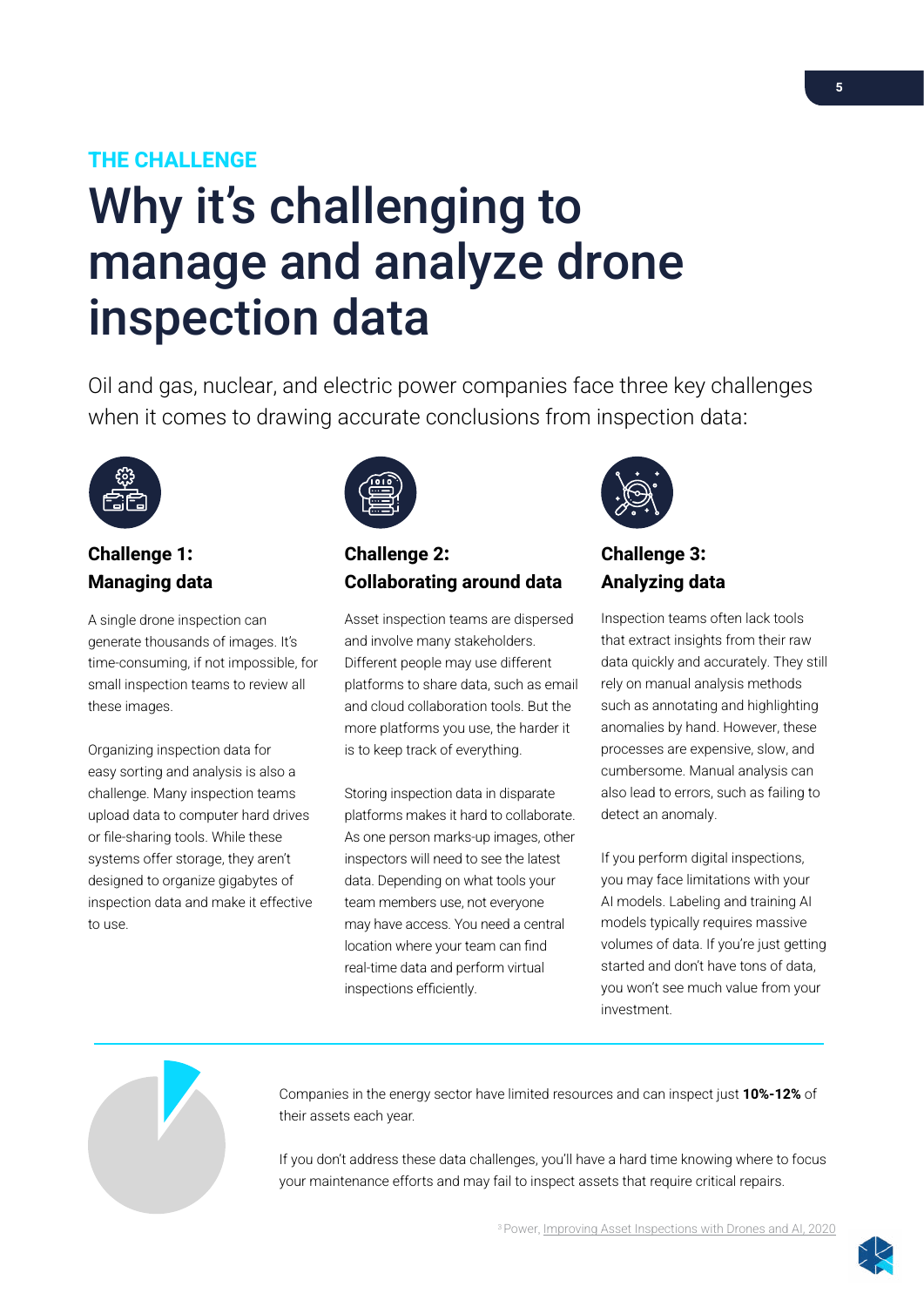# <span id="page-5-0"></span>Make your inspections faster, safer, and more efficient with deep technology

Drone inspection software that includes deep technology eliminates the headaches of manual inspection processes while providing a real-time view of your assets.

Deep technology also helps solve the challenges of managing, analyzing, and collaborating around drone inspection data by:



Organizing all your inspection images in a central platform that is easy to search.



Streamlining your data analysis by automatically selecting the most relevant inspection images, highlighting anomalies, and creating digital twins that give you a 360° view of your assets.

Providing your global team members with a single platform where they can collaborate on inspections.

AI makes data useful instead of a burden.

Anne-Sophie Riopel-Bouvier Co-Founder, EXO Tactik Air Support

Here is a deeper look at technologies that can help you manage, analyze, and collaborate around inspection data:

## 01. ARTIFICIAL INTELLIGENCE

Drones collect thousands of photos and massive amounts of data during inspections. Humans can't review and analyze all this information. If you want to make profitable decisions, you need a way to process inspection data quickly and accurately.

AI "pre-reviews" your inspection data and performs intelligent analysis on it. The technology can save your team countless hours by reviewing each drone image and identifying the ones that contain anomalies.

AI can also pull actionable insights from complex data sets and deliver recommendations to your inspection teams. For example, it can estimate an asset's current state based on prevailing environmental and usage conditions, without requiring your team to perform a physical inspection.

Think of AI like a doctor in an emergency room. When patients arrive, a doctor will perform a quick assessment to determine if they need treatment in the ICU or if they can get medicine and go home. AI quickly assesses your equipment so you can decide if something needs further review or critical maintenance.



4 EPRI Journal, [Can Artificial Intelligence Transform the Power System,](https://eprijournal.com/can-artificial-intelligence-transform-the-power-system/) 2019 <sup>5</sup> Solar Energy Industries Association, [Solar Industry Growing at a Record Pace, 2](https://www.seia.org/solar-industry-research-data)021 Qii.AI, [Inspections using digital twin models and AI for bridges,](https://info.qii.ai/blog/inspections-using-digital-twin-models-and-ai-for-bridge) 2021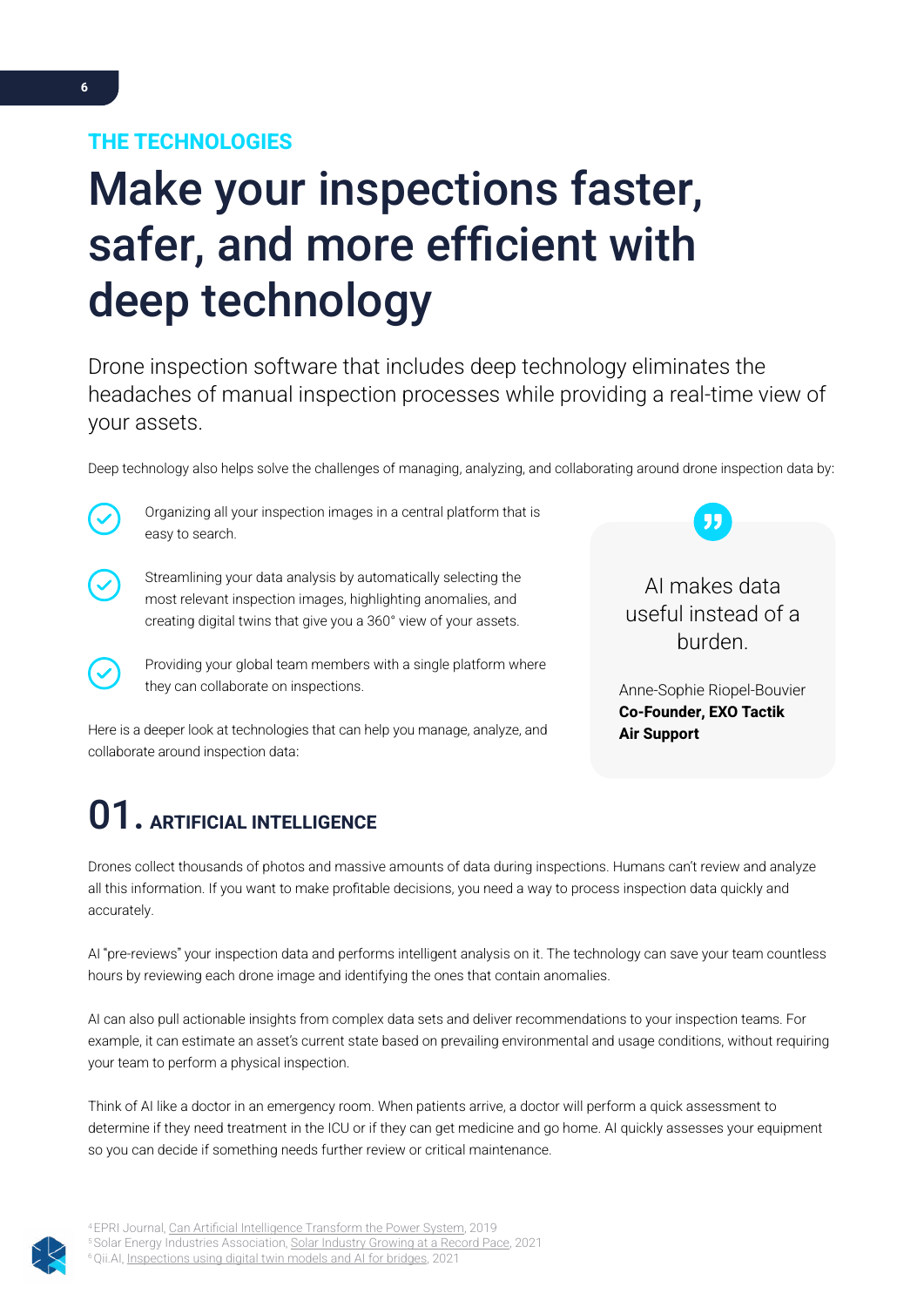## Here are just a few of the ways that AI is helping nuclear, electric power, and oil and gas companies drive more value from their inspection data:

#### Identify malfunctioning transmission and distribution equipment.

The Electric Power Research Institute (EPRI) collected 7,000 inspection images and developed AI algorithms to distinguish between functioning and non-functioning assets. EPRI believes that AI can improve asset reliability by identifying risks and providing the information needed to fix equipment before it fails.

#### Forecast problems before they occur in solar panels.

In the past decade, the solar market has grown at a rate of 42 percent annually. Not only is the number of solar farms increasing, but they are also getting larger. It is no longer practical or cost-effective for individuals to inspect farms manually. Autonomous drones can inspect large areas and document anomalies in a single flight. Then, AI algorithms can manipulate the data to provide inspectors with insights into each asset's condition. For example, AI algorithms can determine when areas deviate from the norms and flag pixels that show problems with solar panels, such as hotspots, cracks, and discoloration. AI provides insights that allow solar companies to replace panels before issues become costly.

#### Improve the speed, quality, and safety of bridge inspections.

As bridge structures become more complex, they are harder to inspect using traditional methods. Digital twins allow inspection teams to simulate "what-if" scenarios using virtual 2D and 3D models.

Meanwhile, AI can perform intelligent analysis on the data and give engineers deeper insights into a bridge's condition—including the precise size and location of corrosion or cracks. The insights help inspection teams determine whether a bridge needs maintenance without performing a costly, time-consuming, and dangerous physical inspection.



## The future of asset inspections

### Harold Queen, President & CEO[, Queen Consulting Services](https://www.linkedin.com/in/harold-queen/)

We'll see more automated asset inspections using technologies such as AI in the future.

The energy sector pushed back on automation until recently, when experienced workers started to retire en masse. These workers often aren't replaced. At the same time, the number of industrial assets and the data they produce is growing exponentially. Energy companies are seeking ways to inspect all these assets with less staff.

Technologies such as drones, AI, and automation can perform inspections that aren't safe for humans—while filling the gap caused by the skilled worker shortage.

Meanwhile, continuous monitoring will reduce the need for inspections. Attaching IoT sensors to assets allows energy companies to detect faults automatically without sending inspectors to remote or dangerous locations.

New digital technologies aggregate data from IoT sensors and inspections into a central platform. Reviewers can access this information at any time and from anywhere. Predictive analytics show what's happening with assets in real time—allowing energy companies to optimize their maintenance programs and keep equipment running.

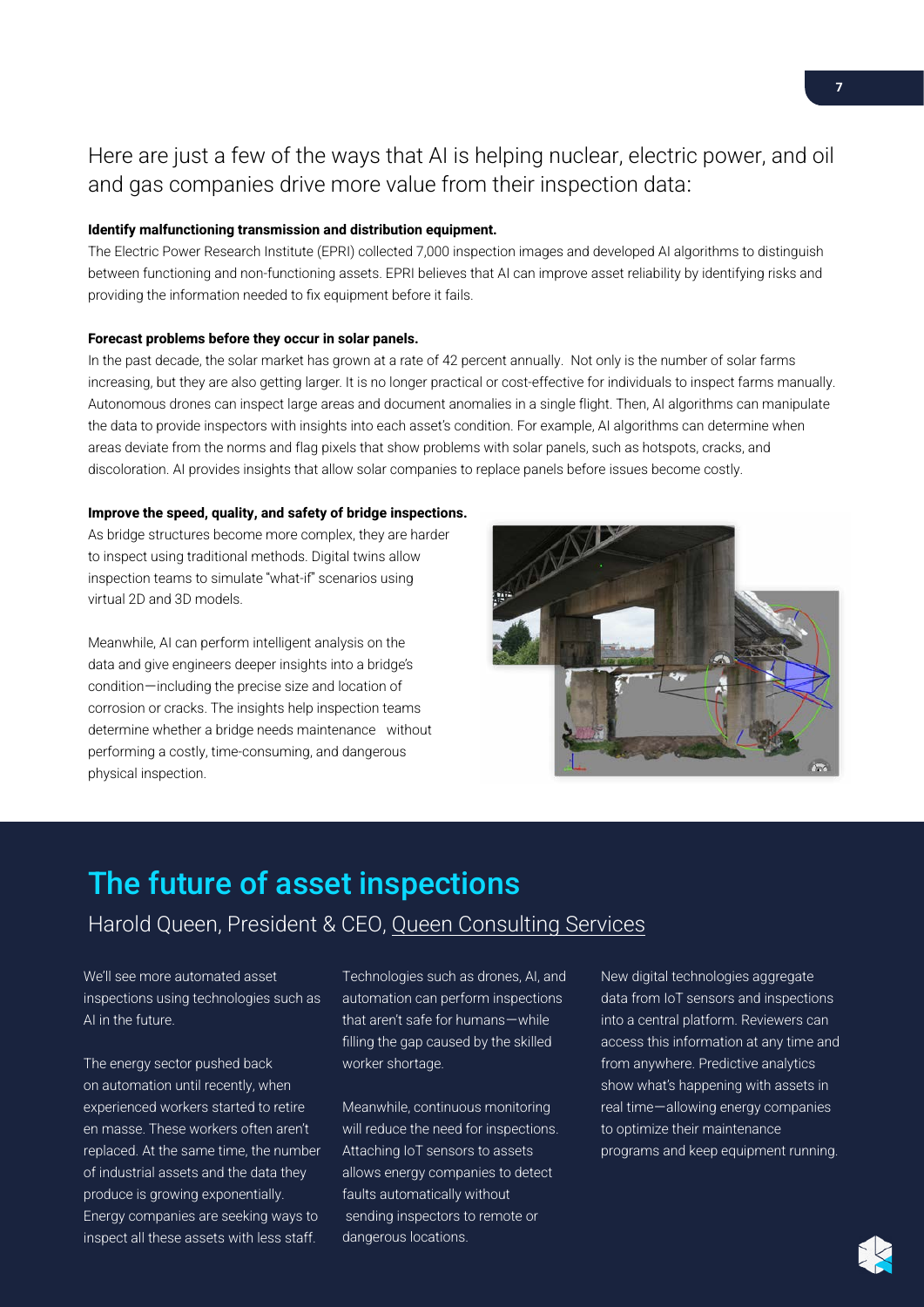## <span id="page-7-0"></span>02. MACHINE LEARNING

## Automated machine learning models can reveal hidden patterns and relationships in datasets.

Analysis and smart discovery generate comprehensive data stories and visualizations that highlight insights, trends, outliers, and interactive "what-if" simulations that give you a deeper understanding of your assets.

Machine learning also continually trains and optimizes your AI model. The more you use an AI and machine learning inspection platform, the more the quality of your data will improve over time. Here are three ways to use machine learning to improve the quality of your inspection data:

#### Make more accurate predictions.

Machine learning is like having a team of experts working around the clock to analyze your datasets and pull the most valuable insights from them. The larger your datasets, the more accurate your predictions, as machine learning won't be biased towards one sample. For example, DeepMind used machine learning algorithms to make predictions based on neural networks trained on weather forecasts and historical wind turbine data. With this data, they can predict power output 36 hours ahead of generation.

#### Improve the quality of your drone inspection data.

Machine learning can review thousands of drone inspection images and automatically select the best ones for your AI model, such as ones with consistent focal lengths and good lighting. Then, it will derive conclusions based on patterns in the data. For example, it can review photos of power lines and identify problems that need your immediate attention. Since you don't need to sift through thousands of images, you can spot the most pressing issues and quickly take action to prevent failures.

#### Give your assets longer and cleaner lifespans.

Technologies such as remote sensing, machine learning, and digital twins give you deeper insights into each asset's condition. Armed with this information, you can optimize your maintenance strategy to increase your assets' lifespan and minimize the need for replacement parts or equipment. When your equipment operates in top condition, it is also less likely to leak oil, gas, and other materials that can harm the environment.



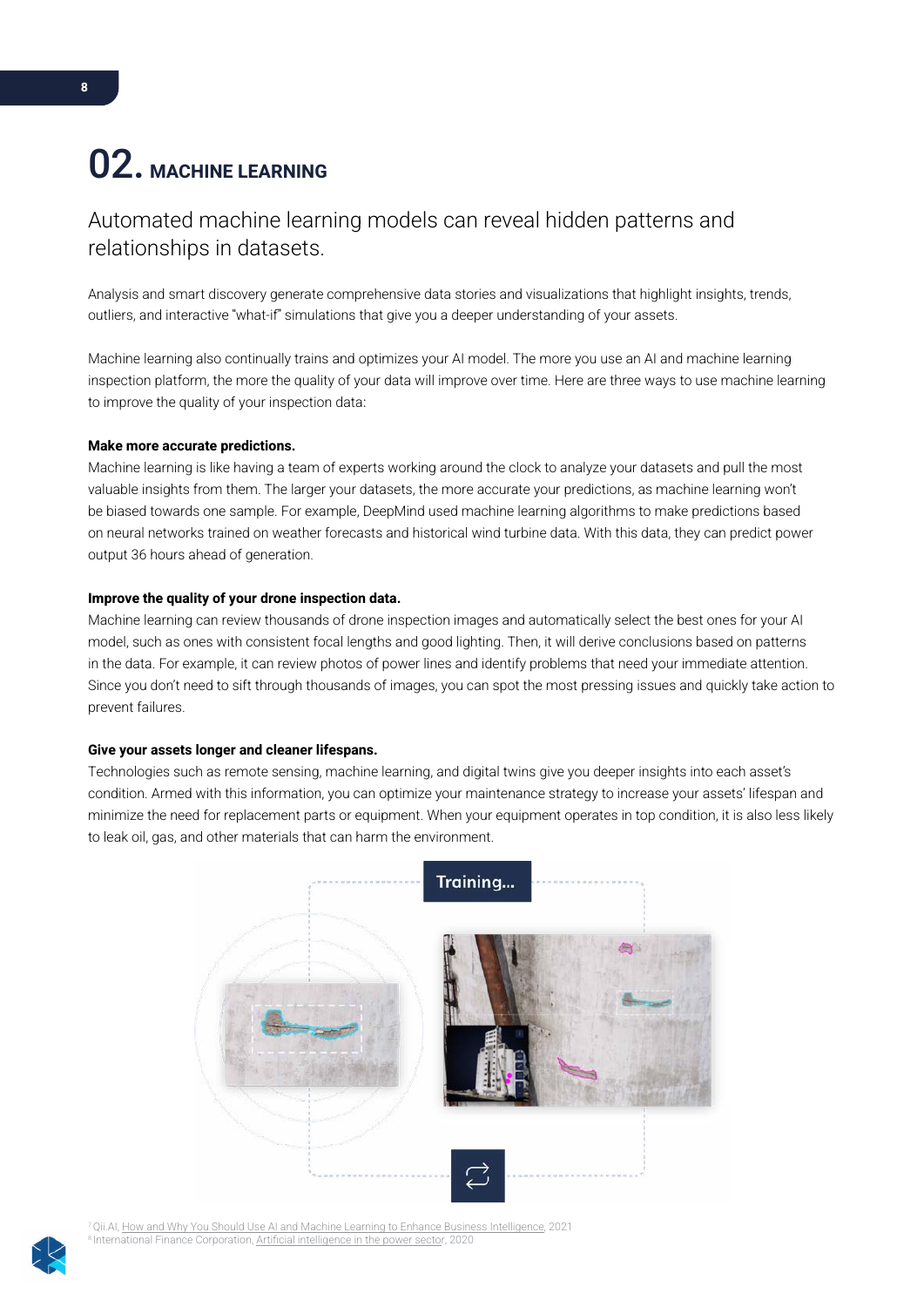## <span id="page-8-0"></span>03. COMPUTER VISION

### Humans may not see everything when they perform manual inspections.

For example, rain and fog can hinder their vision and make it hard to spot defects. Computer vision mimics human cognitive capabilities to process the visual data collected by cameras, sensors, radars, and other equipment. An AI and computer vision inspection platform can process thousands of data points per minute and detect anomalies that are imperceptible to the human eye. Here are three ways computer vision provides higher quality inspection data:

#### Identify road defects quickly and accurately.

Traditionally, municipalities use ground-based methods to detect road defects. Lifting the perspective to a bird's-eye view, drones allow municipalities in Quebec to quickly scan streets and take thousands of pictures. Then, an AI and computer vision platform automatically processes these images and creates reports for the inspection teams. Municipal inspectors can review the reports and immediately spot potholes, cracks, and other defects that need attention. These technologies enable new inspection methods that can be adapted to the reality of each municipality's workflow and are even more costeffective when combined with other territorial survey applications.

#### Dramatically reduce the time it takes to survey a cooling tower's concrete shell.

Traditional cooling tower inspection methods are dangerous and time-intensive. Operators put themselves at risk when they climb towers with cameras and take photos. Drones make surveys much faster by eliminating the need for humans to inspect dangerous assets manually.

The drones will collect images during a short flight and upload them to a cloud platform that uses AI, machine learning, and computer vision. Together, these tools can automatically identify defects in the concrete, such as scaling and cracks.



#### Better detect cracks, corrosion, and other anomalies (even if you have a small data set).

Collecting and annotating samples is a laborious task. An AI and computer vision inspection platform streamlines these processes so you can drive value from your data faster. Simply select the region you want to inspect with a bounding box.

Then, the AI system will automatically segment all the anomalies in the highlighted area. It can segment everything from large patches of corrosion to hairline cracks in a dam's cement façade. You can review the AI predictions by clicking the segmented region and adding or removing pixels. The more you interact with the predictions, the more accurate they will become.

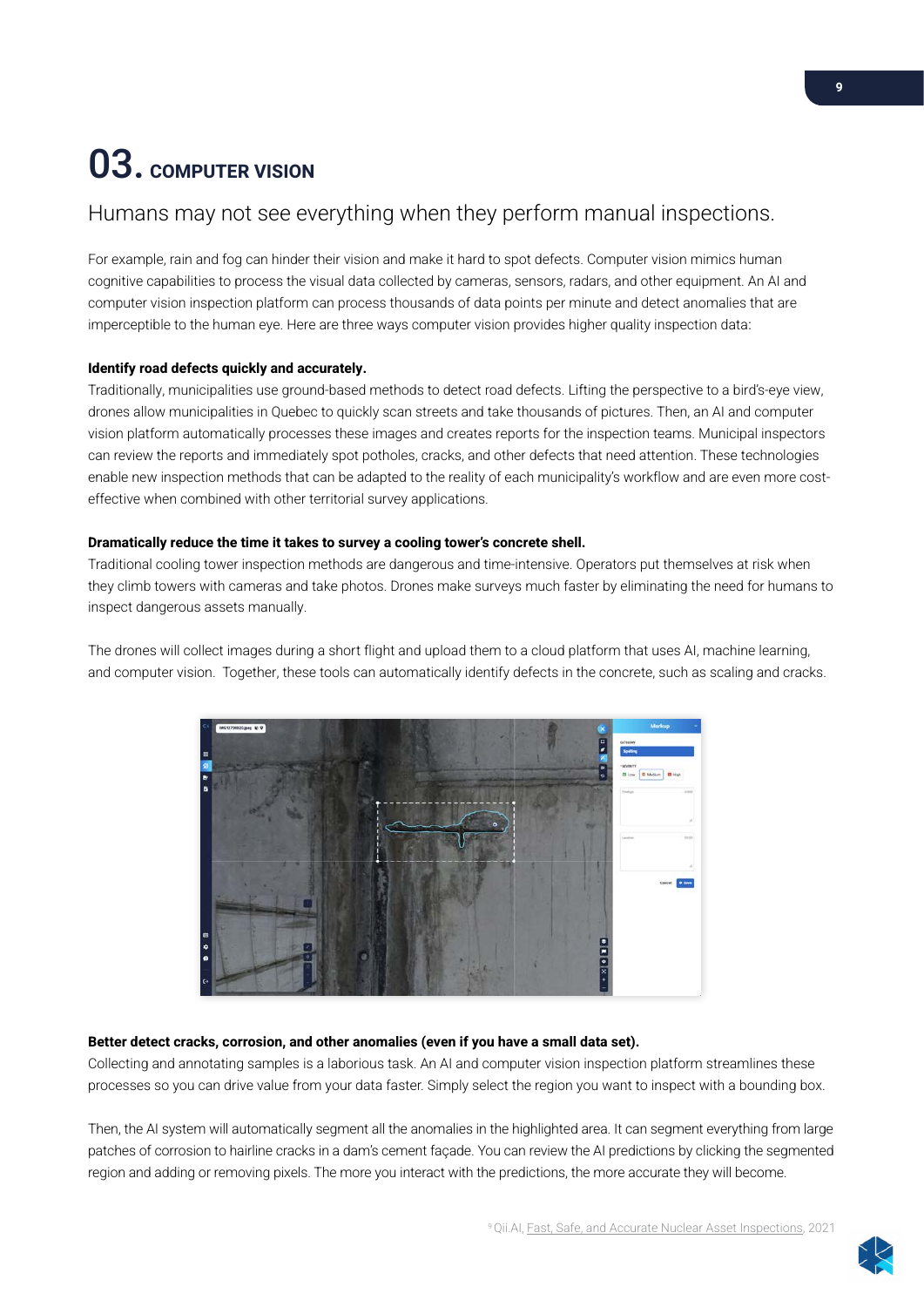<span id="page-9-0"></span>

## 04. EDGE COMPUTING

Edge computing has the potential to transform asset management. It processes data at or near where it is created, including close to the IoT sensors on your equipment.

Since information doesn't need to travel to a data center for analysis, edge computing dramatically reduces your latency. With edge computing, you can respond to critical events quickly and base your decisions on real-time data. Here are three ways to harness the power of edge computing:

#### Reduce emissions from legacy assets.

Edge computing tells you about problems before or as they happen. If an asset is prone to a gas leak, your maintenance team will receive an alert. That way, they can address the issue before it impacts the environment.

#### Spot changes in an asset's condition with digital twins.

The next generation of drone inspection software will process structure from motion (SfM), allowing you to create 3D models using your smartphone or tablet. With SfM technology, you can build digital twins while you inspect assets in the field. You'll have on-demand visuals showing how assets have changed over time, so you know where to focus your maintenance efforts.

#### Get real-time data about your assets.

Edge computing allows you to monitor mission-critical sensors, including those for pressure, temperature, vibration, and humidity. The technology can detect anomalies in real time and alert you of potential hazards. These alerts are invaluable if you have equipment in remote areas and can't perform frequent inspections.





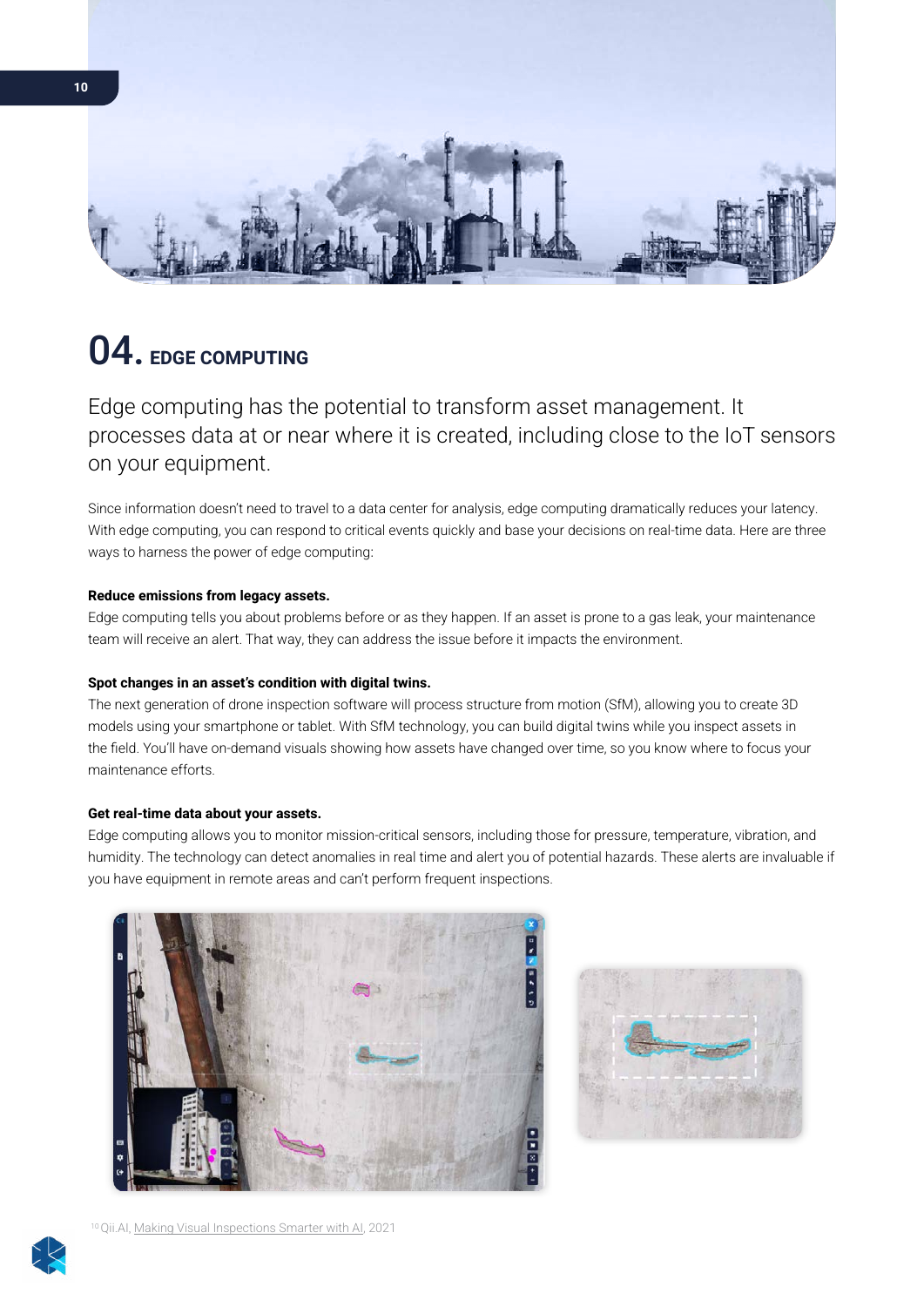## <span id="page-10-0"></span>OUR SOLUTION

## Improve how you manage, analyze, and collaborate around drone inspection data with Qii.AI

Qii.AI—a drone inspection platform containing artificial intelligence, machine learning, computer vision, and edge computing—allows you to process large amounts of data quickly, identify patterns, learn about trends, and generate actionable reports.

 Qii.AI supports a holistic digital inspection process, including data management and digital collaboration. Our humancentric approach to software design and AI creation assists inspectors and engineers throughout every step of their natural workflow—rather than aiming to replace human involvement.

With Qii.AI, you can improve how you manage, analyze, and collaborate around drone inspection data.

Here's how:

#### Save countless hours on digital inspections.

You don't need to review thousands of images one by one to identify defects. Qii.AI will automatically select the best drone inspection images for your models, such as photos with consistent focal lengths. Then, Qii.AI will annotate and highlight anomalies so you can immediately spot areas that need your attention.

#### Gain a 360° view of your assets.

Qii.AI's photogrammetry technology will take your 2D photos and perform a structure from motion and create 3D digital twins. These models give you immediate insights into how your assets have changed over time so that you can spot and fix defects faster.

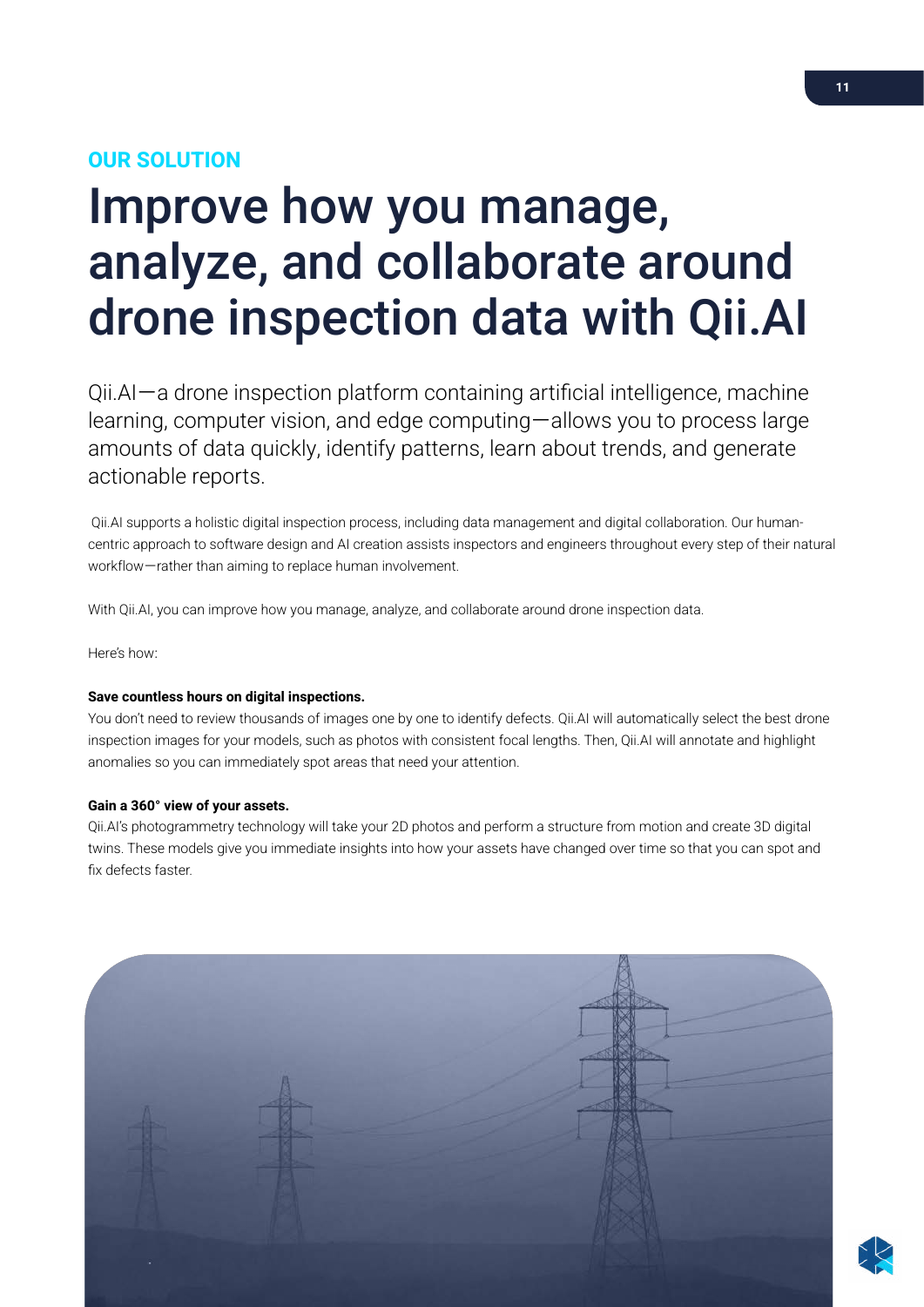#### Drive value from just a small amount of data.

With Qii.AI, you can jumpstart your AI program with limited samples. Few-shot learning will build accurate machine learning models based on the data you have on hand. As your inspection team collaborates in Qii.AI, continuous learning will improve your AI models to make your drone inspections more accurate.

#### Customize your AI models.

Qii.AI gives you complete control over your segmentation and labeling so that you can ensure the accuracy of your AI models.

#### Keep your data organized and your team on track.

Qii.AI organizes your inspection images in a user-friendly cloud platform. Search images by asset, site, or inspection date. You can also filter data by type, severity, or status to gain critical insights into your asset health. And, since Qii.AI is cloudbased, it can store massive volumes of data and scale as you add new assets.



#### Give your team the access they need while maintaining tight control over your data security.

Manage all your users from a central platform where you can specify different access levels for inspectors, clients, vendors, and other partners. Give team members, such as third-party drone pilots, temporary access so that they can upload data without putting your security at risk. You also have the option of running Qii.AI in the cloud or on premises, depending on your business and IT needs.